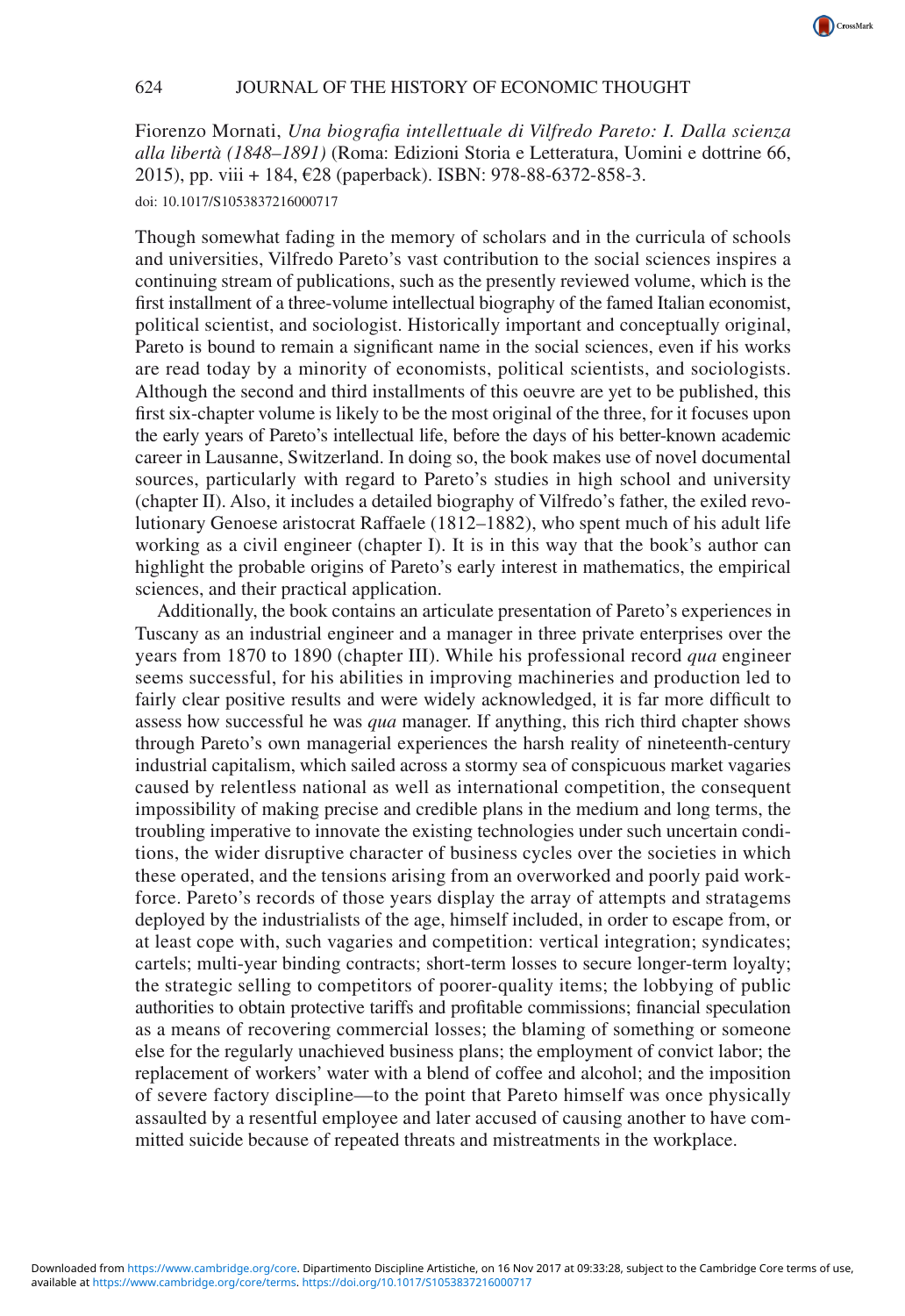## BOOK REVIEWS 625

During the same decades, Pareto got involved in the political life of his country (chapter V), running once—unsuccessfully—for Parliament, serving on the municipal council of his township of residence, and promoting a number of initiatives within a number of associations, ad hoc committees, and public-purpose societies. His broadly liberal core values, derived primarily from reading John Stuart Mill and Herbert Spencer as well as from the admired observation of the prosperous British and US polities, and his emphasis on the need to study society in order to govern it well stand out as two major, constant features of his political activism. That activism favored: proportional parliamentary solutions rather than disproportionate revolutionary ones; constitutional limitation and separation of power; universal education prior to universal suffrage; the emancipation of women; a clear separation between state and church; peaceful cooperation in lieu of colonialism and warfare; and an economic system based upon private property and competitive enterprise.

The fourth and sixth chapters delve deeper in Pareto's political and economic views by bringing together the enormous and diverse literature produced by him over those decades in a variety of means of expression, such as political speeches, conference proceedings, pamphlets, private letters, newspaper entries, and academic articles. Among the most interesting results of this investigation are: Pareto's distinction between the "democratic-liberal system" that he favored and the "oligarchicprotectionist" one that he thought was becoming prevalent in late nineteenth-century Europe, also described as "bourgeois socialism" because of its use of state power for elitist benefit (pp. 105 and 164; *contra* the facile glorification of the nineteenth century as the golden age of laissez-faire liberalism); the combination of the deductive method of mathematics and the inductive one of experimental science for the discovery of social laws (i.e., a crucial theme in Pareto's mature work); the qualification of political economy as a first, abstract, and simplistic approximation to the science that would be needed to comprehend economic phenomena, not to mention the broader phenomena intersecting them, such as social utility and the common good, for the adequate treatment of which all social sciences must yet evolve sufficiently and integrate mutually (*pace* the frequent appeal to "simple laws" in "political economy" [p. 168], and, ironically, the application of so-called Pareto's optimality and Pareto's 80–20 principle as indubitable criteria for twentieth- and twenty-first-century public policy.)

The influential Canadian-born economist John Kenneth Galbraith used to muse that economists are typically very economical in their intellectual development: they acquire a few ideas during their youth and make them last a lifetime. To some extent, this quip is true of Pareto as well. The liberalism and positivism of his youth were never abandoned or radically modified in his later years. However, one remarkable feature of Pareto's intellectual development and overall approach, and indeed one that makes him unlikely to attract scores of sycophants and sympathizers, is his acknowledgment of utter complexity in social affairs and the consequent complexity of their proper scientific study. Thus, even those propositions of economics or politics that he regards as the best corroborated by historical and scientific inquiry (e.g., free trade as preferable to protectionism) are nonetheless carefully nuanced, endlessly qualified, internally distinguished, and cast in such a manner that the possibility of "scientific doubt" (as opposed to the "vulgar doubt" that justified a person's laziness [p. 169]) can never be excluded. Though generally contrary to state ownership and management